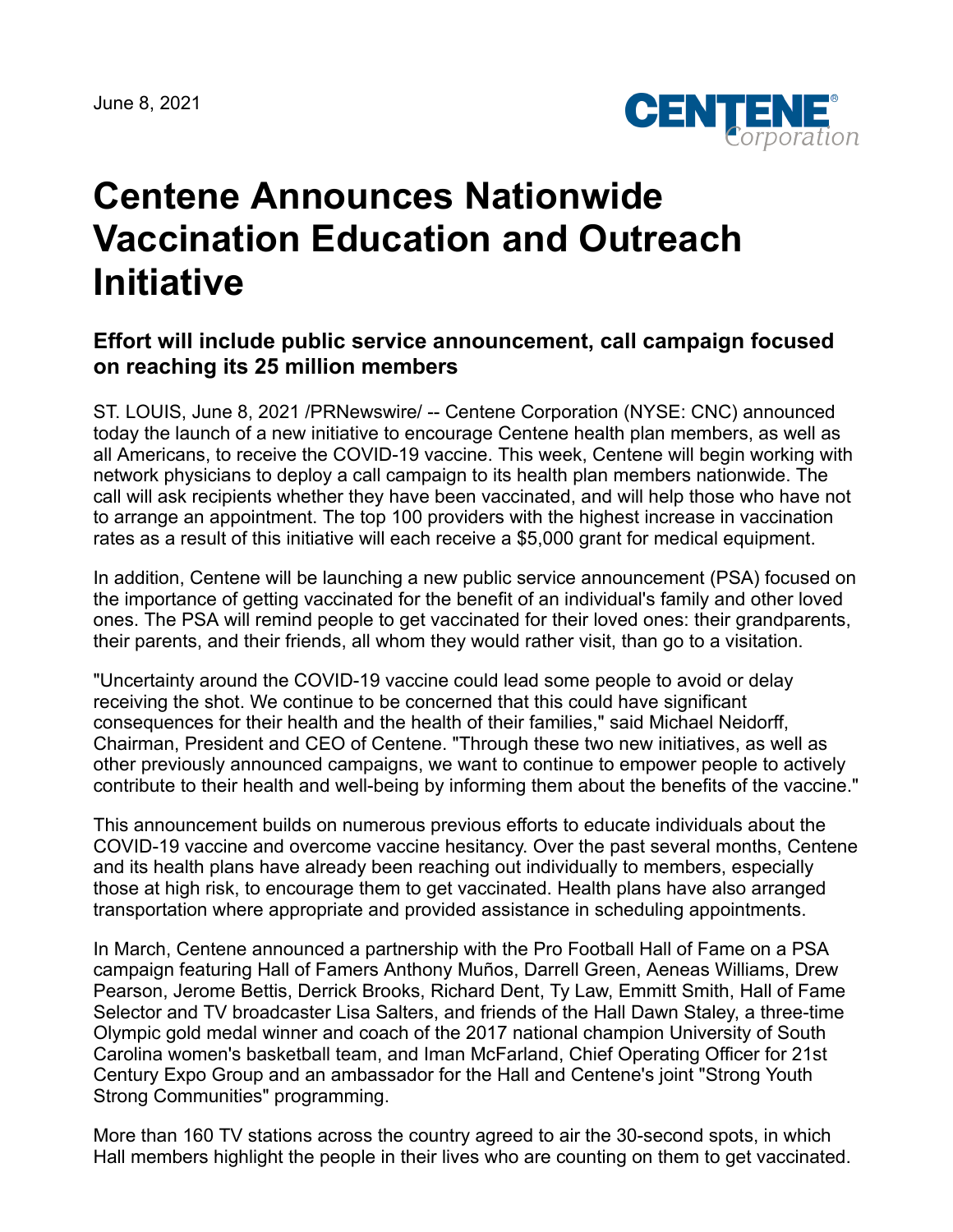Centene and its health plans also have been running the PSAs across their social media channels. Meanwhile, Louisiana Healthcare Connections, SilverSummit, Sunshine and Superior Health Plans have all held in-person events with featured Hall of Famers to encourage vaccinations.

Centene's local health plans have also partnered on numerous vaccination efforts across the country, including recent events and initiatives in Kentucky, New Mexico and California.

## **About Centene Corporation**

Centene Corporation, a Fortune 25 company, is a leading multi-national healthcare enterprise that is committed to helping people live healthier lives. The Company takes a local approach – with local brands and local teams – to provide fully integrated, high-quality, and cost-effective services to government sponsored and commercial healthcare programs, focusing on under-insured and uninsured individuals. Centene offers affordable and highquality products to nearly 1 in 15 individuals across the nation, including Medicaid and Medicare members (including Medicare Prescription Drug Plans) as well as individuals and families served by the Health Insurance Marketplace, the TRICARE program, and individuals in correctional facilities. The Company also serves several international markets, and contracts with other healthcare and commercial organizations to provide a variety of specialty services focused on treating the whole person. Centene focuses on long-term growth and the development of its people, systems and capabilities so that it can better serve its members, providers, local communities, and government partners.

Centene uses its investor relations website to publish important information about the Company, including information that may be deemed material to investors. Financial and other information about Centene is routinely posted and is accessible on Centene's investor relations website, [http://investors.centene.com](http://investors.centene.com/).

## **Forward-Looking Statements**

*All statements, other than statements of current or historical fact, contained in this press release are forward-looking statements. Without limiting the foregoing, forward-looking statements often use words such as "believe," "anticipate," "plan," "expect," "estimate," "intend," "seek," "target," "goal," "may," "will," "would," "could," "should," "can," "continue" and other similar words or expressions (and the negative thereof). Centene (the Company, our, or we) intends such forward-looking statements to be covered by the safe-harbor provisions for forward-looking statements contained in the Private Securities Litigation Reform Act of 1995, and we are including this statement for purposes of complying with these safe-harbor provisions. In particular, these statements include, without limitation, statements about our future operating or financial performance, market opportunity, growth strategy, competition, expected activities in completed and future acquisitions, including statements about the impact of our proposed acquisition of Magellan Health (the Magellan Acquisition), our recently completed acquisition of WellCare Health Plans, Inc. (WellCare and such acquisition, the WellCare Acquisition), other recent and future acquisitions, investments and the adequacy of our available cash resources. These forward-looking statements reflect our current views with respect to future events and are based on numerous assumptions and assessments made by us in light of our experience and perception of historical trends, current conditions, business strategies, operating environments, future developments and other factors we believe appropriate. By their nature, forward-looking statements involve known and unknown risks and uncertainties and are subject to change because they relate to events and depend on circumstances that will*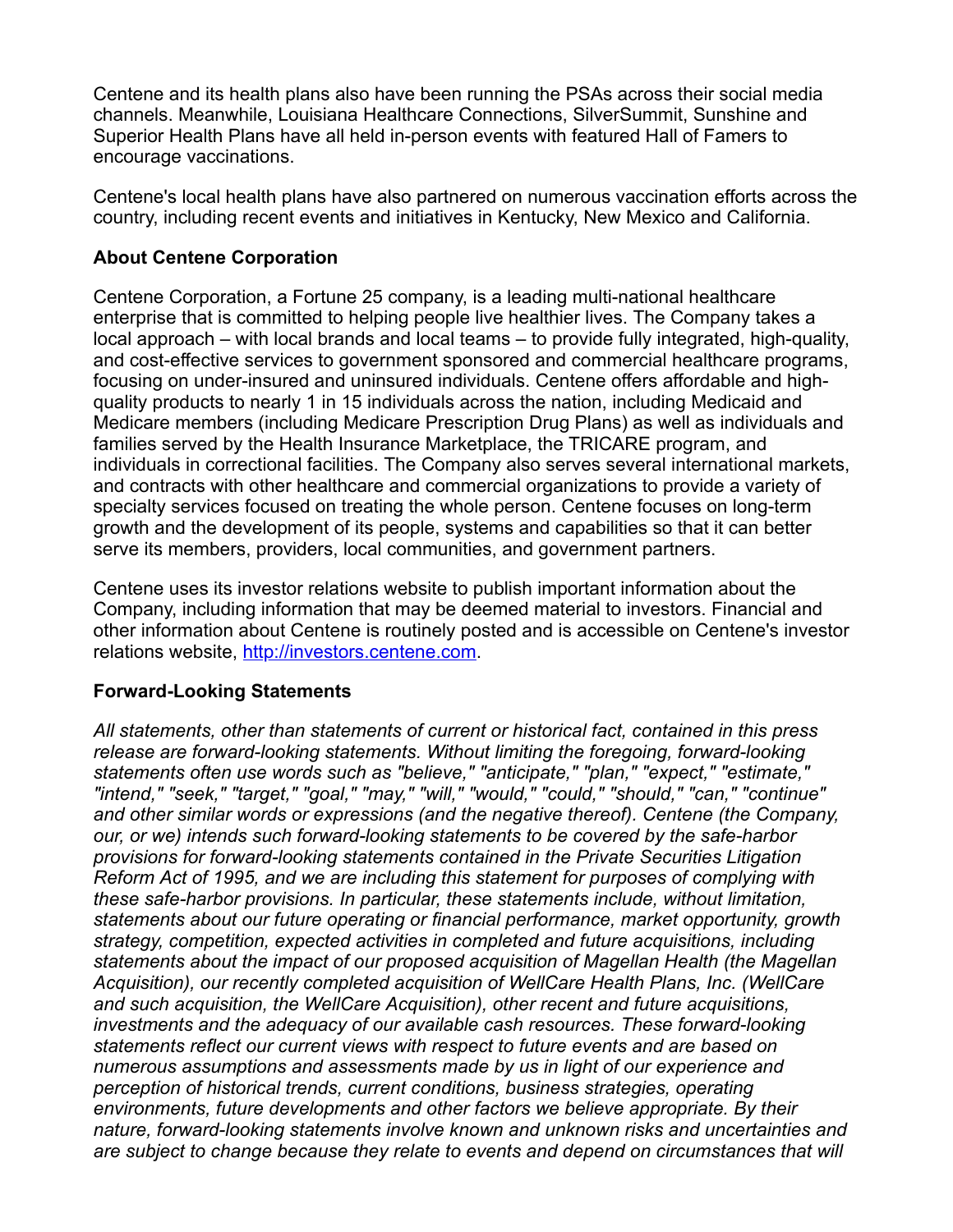*occur in the future, including economic, regulatory, competitive and other factors that may cause our or our industry's actual results, levels of activity, performance or achievements to be materially different from any future results, levels of activity, performance or achievements expressed or implied by these forward-looking statements. These statements are not guarantees of future performance and are subject to risks, uncertainties and assumptions. All forward-looking statements included in this press release are based on information available to us on the date hereof. Except as may be otherwise required by law, we undertake no obligation to update or revise the forward-looking statements included in this press release, whether as a result of new information, future events or otherwise, after the date hereof. You should not place undue reliance on any forward-looking statements, as actual results may differ materially from projections, estimates, or other forward-looking statements due to a variety of important factors, variables and events including, but not limited to: the impact of COVID-19 on global markets, economic conditions, the healthcare industry and our results of operations and the response by governments and other third parties to COVID-19; the risk that regulatory or other approvals required for the Magellan Acquisition may be delayed or not obtained or are subject to unanticipated conditions that could require the exertion of management's time and our resources or otherwise have an adverse effect on us; the possibility that certain conditions to the consummation of the Magellan Acquisition will not be satisfied or completed on a timely basis and accordingly the Magellan Acquisition may not be consummated on a timely basis or at all; uncertainty as to the expected financial performance of the combined company following completion of the Magellan Acquisition; the possibility that the expected synergies and value creation from the Magellan Acquisition or the WellCare Acquisition will not be realized, or will not be realized within the respective expected time periods; the risk that unexpected costs will be incurred in connection with the completion and/or integration of the Magellan Acquisition or that the integration of Magellan Health will be more difficult or time consuming than expected; the risk that potential litigation in connection with the Magellan Acquisition may affect the timing or occurrence of the Magellan Acquisition or result in significant costs of defense, indemnification and liability; a downgrade of the credit rating of our indebtedness, which could give rise to an obligation to redeem existing indebtedness; the inability to retain key personnel; disruption from the announcement, pendency, completion and/or integration of the Magellan Acquisition or from the integration of the WellCare Acquisition, or similar risks from other acquisitions we may announce or complete from time to time, including potential adverse reactions or changes to business relationships with customers, employees, suppliers or regulators, making it more difficult to maintain business and operational relationships; our ability to accurately predict and effectively manage health benefits and other operating expenses and reserves, including fluctuations in medical utilization rates due to the impact of COVID-19; competition; membership and revenue declines or unexpected trends; changes in healthcare practices, new technologies and advances in medicine; increased healthcare costs; changes in economic, political or market conditions; changes in federal or state laws or regulations, including changes with respect to income tax reform or government healthcare programs as well as changes with respect to the Patient Protection and Affordable Care Act and the Health Care and Education Affordability Reconciliation Act (collectively referred to as the ACA) and any regulations enacted thereunder that may result from changing political conditions, the new administration or judicial actions, including the ultimate outcome in "Texas v. United States of America" regarding the constitutionality of the ACA; rate cuts or other payment reductions or delays by governmental payors and other risks and uncertainties affecting our government businesses; our ability to adequately price products; tax matters; disasters or major epidemics; changes in expected contract start dates; provider, state, federal, foreign and other contract changes and timing of regulatory approval of contracts; the expiration, suspension, or termination of our contracts with federal or state*